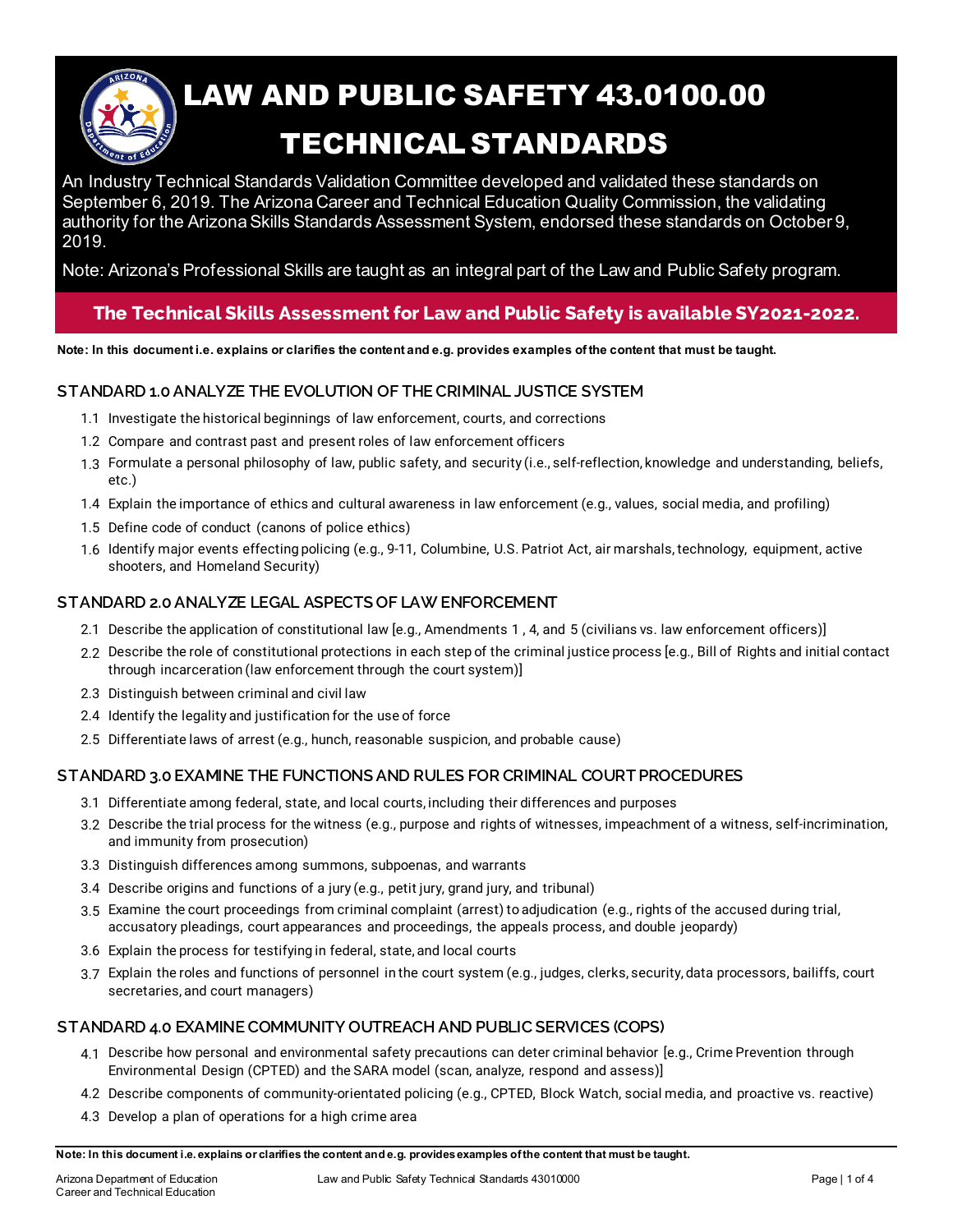- 4.4 Describe methods and situations for patrolling an area
- 4.5 Discuss the benefits of developing strong relationships between business and law, public safety, and security sectors

#### **STANDARD 5.0 DEMONSTRATE FIRST-AID PROCEDURES**

- 5.1 Describe situations requiring first-aid and emergency care
- 5.2 Explain the roles and responsibilities of law enforcement officers in medical and emergency situations
- 5.3 Practice basic medical emergency and first-aid procedures (e.g., bleeding, burns, fractures, frostbite, poisoning, shock, and CPR)
- 5.4 Describe situations requiring Standard Precautions to protect against disease exposure
- 5.5 Explain the intent of the Good Samaritan Law and the American Bystander Rule
- 5.6 Identify signs, symptoms, and techniques for dealing with people with mental health issues

#### **STANDARD 6.0 ANALYZE ARIZONA REVISED STATUTES**

- 6.1 Explore the different titles within the Arizona Revised Statutes (e.g., Titles 4, 8, 13, and 28)
- 6.2 Identify culpable mental states
- 6.3 Identify the elements of a crime
- 6.4 Differentiate among petty offense, misdemeanor, and felony

#### **STANDARD 7.0 ANALYZE INVESTIGATIVE PROCEDURES**

- 7.1 Identify sources of information and contacts (e.g., reports, records, and databases, physical evidence, witnesses, and suspects)
- 7.2 Identify factors that determine if a crime has occurred
- 7.3 Explain the basic steps of crime scene investigation (e.g., protecting crime scenes, preserving physical evidence, collecting, and submitting evidence)
- 7.4 Explain procedures for traffic collision investigations
- 7.5 Explain the crime scene management process (i.e., pre- and post-crime scene, evidence collection, note-taking, primary and secondary perimeter, crime scene security, scaling down crime scene, etc.)
- 7.6 Explain procedures to collect and process evidence [i.e., DNA swabs (CODIS), finger prints (AFIS), electronics, micro-level, etc.]
- 7.7 Explain types of biological evidence and sources of DNA found at a crime scene (e.g., saliva on cigarette butt, blood on carpet, and hair on clothing)
- 7.8 Demonstrate interviewing and interrogation techniques and procedures
- 7.9 Explain criteria for investigating impaired driving
- 7.10 Explain criteria for investigating a crime of domestic violence

#### **STANDARD 8.0 EXAMINE POLICE PROFICIENCY SKILLS**

- 8.1 Describe principles, intervention, and control strategies related to crowd management
- 8.2 Identify techniques and the use of equipment for traffic control and enforcement
- 8.3 Explain the processes for physical arrest, physical search, and defensive tactics (e.g., levels of force, suspect control, weapon recovery, arrest techniques, control tactics, edged weapons, and less-lethal weapons)
- 8.4 Explain safety procedures for handling firearms
- 8.5 Discuss the use of less-lethal equipment and tactics (e.g., impact weapons, chemical control agents, and electronically controlled weapons)
- 8.6 Describe proper driving techniques and emergency vehicle operations
- 8.7 Identify basic vehicle emergency equipment (i.e., radio, lights and sirens, fire extinguisher, trauma kit, first-aid kit, flares, etc.)

#### **STANDARD 9.0 EXAMINE FEDERAL LAW ENFORCEMENT SERVICES AND THEIR SPECIALIZED UNITS**

- 9.1 Describe the purpose of the Incident Command System and its relationship to law enforcement and mutual aid
- 9.2 Describe the formation of the Department of Homeland Security to safeguard the United States against terrorism
- 9.3 Define the role and responsibilities of airport security and the Transportation Security Administration (TSA)
- 9.4 Define the role of a Federal Air Marshal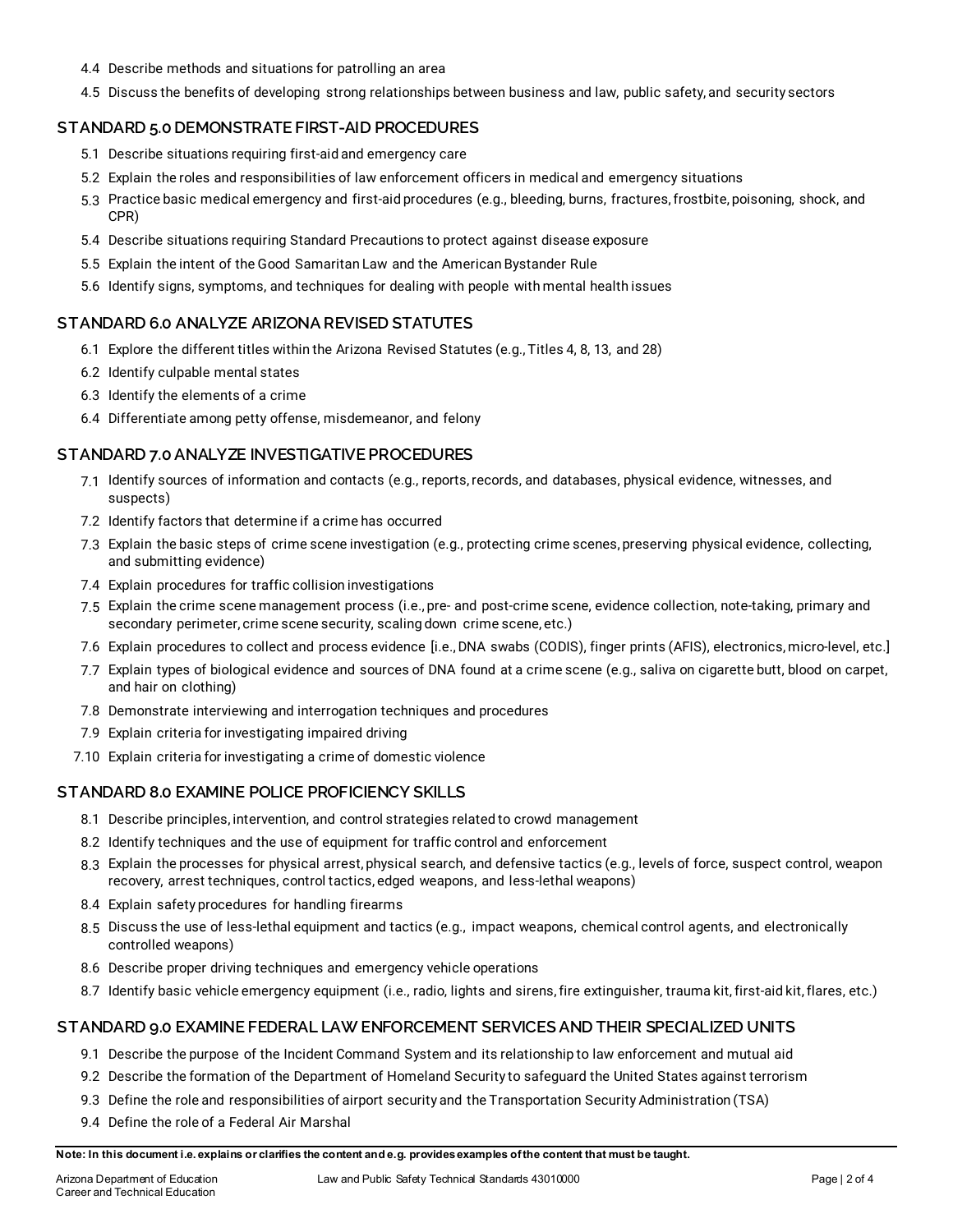- 9.5 Define Border Patrol and its functions
- 9.6 Describe law enforcement activities of the federal fish and game wardens
- 9.7 Describe the activities of the Drug Enforcement Administration (DEA)
- 9.8 Define the functions of the U.S. Citizenship and Immigration Services (USCIS) and the Immigration and Customs Enforcement (ICE)
- 9.9 Describe the activities of the National Park Services (NPS)
- 9.10 Describe the activities of the U.S. Forest Services (USFS)
- 9.11 Describe the activities of the Bureau of Land Management (BLM)
- 9.12 Define the Bureau of Indian Affairs (BIA) and its functions
- 9.13 Compare and contrast the roles and relationships of the Federal Bureau of Investigation (FBI), the Central Intelligence Agency (CIA), and the Secret Service

#### **STANDARD 10.0 EXAMINE STATE AND LOCAL LAW ENFORCEMENT UNITS**

- 10.1 Analyze special units and their functions (e.g., K-9, motorcycle, aviation, and bomb squad)
- 10.2 Explain common special weapons and tactics (SWAT) team activities (e.g., unusual criminal activity, hostages, hijackers, barricaded suspects, and high-risk arrest warrants)
- 10.3 Describe law enforcement activities of the state game and fish wardens
- 10.4 Assess the function and necessary skills of the dispatcher/911 operator
- 10.5 Explain the vital connection of the dispatcher and the critical role involved in officer safety
- 10.6 Examine the roles and relationships of various law enforcement units during interagency deployments [e.g., pre-incident coordination, technical assistance, site security, traffic and crowd control, National Incident Management System (NIMS), and Incident Command System (ICS)]

#### **STANDARD 11.0 EXAMINE CORRECTIONS SYSTEMS**

- 11.1 Describe the role of corrections within the criminal justice system
- 11.2 Describe the goals of the corrections system (e.g., prevention, rehabilitation, and retribution)
- 11.3 Describe the role of the corrections officer and specialized units [i.e., Tactical Support Unit (TSU), Corrections Transportation Unit (CTU), K-9, Special Security Unit (SSU), etc.]
- 11.4 Identify the historical progression of corrections (i.e., Auburn System, Pennsylvania System, etc.)
- 11.5 Examine county, state, and federal correctional systems
- 11.6 Analyze the behavioral patterns of personnel and inmates (i.e., manipulation, persuading, respect, professionalism, etc.)
- 11.7 Describe prison programs and services (i.e., education, vocational training, drug and alcohol treatment and counseling, religious services, etc.)
- 11.8 Describe prison operations (i.e., prisoner classification, security operations, disciplinary procedures, offender rights, etc.)
- 11.9 Examine the Arizona Revised Statutes Title 31 Prisons and Prisoners
- 11.10 Compare and contrast parole/community supervision and probation (state and federal)
- 11.11 Describe special populations within the prison system (e.g., female, juvenile, special needs, and vulnerable persons)

#### **STANDARD 12.0 EXAMINE PRIVATE SECURITY**

- 12.1 Compare and contrast the roles of law enforcement and private security
- 12.2 Identify components of private security
- 12.3 Research the private security industry (e.g., trends, demographics, collaboration with law enforcement, and legal authority and powers within armed and unarmed security operations)

#### **STANDARD 13.0 PRACTICE EFFECTIVE COMMUNICATION SKILLS FOR LAW AND PUBLIC SAFETY**

- 13.1 Interpret verbal and nonverbal communication
- 13.2 Explain the chain of command for law enforcement agencies
- 13.3 Identify barriers to effective communication
- 13.4 Practice professional written and verbal communication skills with coworkers, the public, and clients
- 13.5 Apply active listening skills using reflection, restatement, and clarification techniques

#### **Note: In this document i.e. explains or clarifies the content and e.g. provides examples of the content that must be taught.**